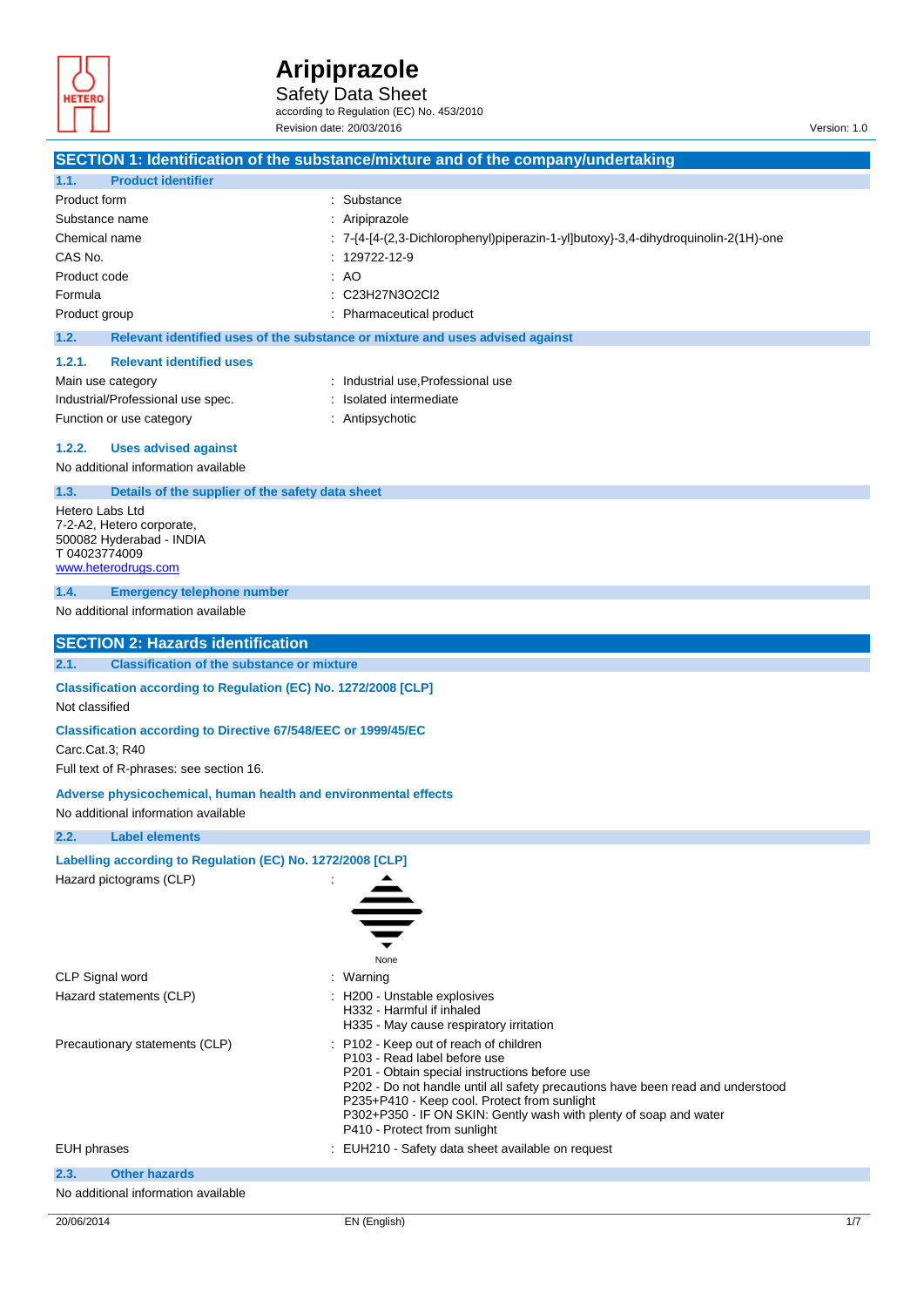Safety Data Sheet

according to Regulation (EC) No. 453/2010

| <b>SECTION 3: Composition/information on ingredients</b>                                                            |                                                                       |      |                                                                                                                                          |
|---------------------------------------------------------------------------------------------------------------------|-----------------------------------------------------------------------|------|------------------------------------------------------------------------------------------------------------------------------------------|
| 3.1.<br><b>Substances</b>                                                                                           |                                                                       |      |                                                                                                                                          |
| Name                                                                                                                | : Aripiprazole                                                        |      |                                                                                                                                          |
| CAS No.                                                                                                             | 129722-12-9                                                           |      |                                                                                                                                          |
| EC no                                                                                                               |                                                                       |      |                                                                                                                                          |
| EC index no                                                                                                         |                                                                       |      |                                                                                                                                          |
| <b>Name</b>                                                                                                         | <b>Product identifier</b>                                             | $\%$ | <b>Classification according to</b><br>Directive 67/548/EEC                                                                               |
| 7-(4-Bromobutoxy)-1,2,3,4-tetrahydroquinolin-2-one                                                                  | (CAS No.) 129722-34-5                                                 |      | Not classified                                                                                                                           |
| Acetone                                                                                                             | (CAS No.) 67-64-1<br>(EC no) 200-662-2<br>(EC index no) 606-001-00-8  |      | F: R11<br>Xi; R36<br>R66<br><b>R67</b>                                                                                                   |
| Dimethyl sulfoxide                                                                                                  | (CAS No.) 67-68-5                                                     |      | Not classified                                                                                                                           |
| Methanol                                                                                                            | (CAS No.) 67-56-1<br>(EC no) 200-659-6<br>(EC index no) 603-001-00-X  |      | F: R11<br>T; R23/24/25-39/23/24/25                                                                                                       |
| Dichloromethane                                                                                                     | (CAS No.) 75-09-2<br>(EC no) 200-838-9<br>(EC index no) 602-004-00-3  |      | Carc.Cat.3; R40                                                                                                                          |
| Acetonitrile                                                                                                        | (CAS No.) 75-05-8<br>(EC no) 200-835-2<br>(EC index no) 608-001-00-3  |      | F: R11<br>Xn: R20/21/22<br>Xi: R36                                                                                                       |
| 7-{4-[4-(2,3-Dichlorophenyl)piperazin-1-yl]butoxy}quinolin-<br>$2(1H)$ -one                                         |                                                                       |      | Not classified                                                                                                                           |
| (4-(2,3-dichlorophenyl)-1-[4-(2-oxo-1,2,3,4-tetrahydroquinolin-<br>7-yloxy)butyl]piperazin-1-oxide)                 |                                                                       |      | Not classified                                                                                                                           |
| 1,1'-(Ethane-1,1-diyl)bis(2,3-dichloro-4-{4-[3,4-dihydroquinolin-<br>2(1H)-one-7-yloxybutyl]piperazin-1-yl}benzene) |                                                                       |      | Not classified                                                                                                                           |
| Triethylamine                                                                                                       | (CAS No.) 121-44-8<br>(EC no) 204-469-4<br>(EC index no) 612-004-00-5 |      | F: R11<br>Xn; R20/21/22<br>C; R35                                                                                                        |
| Ethanol                                                                                                             | (CAS No.) 64-17-5<br>(EC no) 200-578-6<br>(EC index no) 603-002-00-5  |      | F; R11                                                                                                                                   |
| Hexanes                                                                                                             | (CAS No.) 149845-06-7                                                 |      | Not classified                                                                                                                           |
| <b>Name</b>                                                                                                         | <b>Product identifier</b>                                             | %    | <b>Classification according to</b><br><b>Regulation (EC) No.</b><br>1272/2008 [CLP]                                                      |
| 7-(4-Bromobutoxy)-1,2,3,4-tetrahydroquinolin-2-one                                                                  | (CAS No.) 129722-34-5                                                 |      | Not classified                                                                                                                           |
| Acetone                                                                                                             | (CAS No.) 67-64-1<br>(EC no) 200-662-2<br>(EC index no) 606-001-00-8  |      | Flam. Lig. 2, H225<br>Eye Irrit. 2, H319<br>STOT SE 3, H336                                                                              |
| Dimethyl sulfoxide                                                                                                  | (CAS No.) 67-68-5                                                     |      | Not classified                                                                                                                           |
| Methanol                                                                                                            | (CAS No.) 67-56-1<br>(EC no) 200-659-6<br>(EC index no) 603-001-00-X  |      | Flam. Liq. 2, H225<br>Acute Tox. 3 (Dermal), H311<br>Acute Tox. 3 (Inhalation), H331<br>Acute Tox. 3 (Oral), H301<br>STOT SE 1, H370     |
| Dichloromethane                                                                                                     | (CAS No.) 75-09-2<br>(EC no) 200-838-9<br>(EC index no) 602-004-00-3  |      | Carc. 2, H351                                                                                                                            |
| Acetonitrile                                                                                                        | (CAS No.) 75-05-8<br>(EC no) 200-835-2<br>(EC index no) 608-001-00-3  |      | Flam. Lig. 2, H225<br>Acute Tox. 4 (Dermal), H312<br>Acute Tox. 4 (Inhalation), H332<br>Acute Tox. 4 (Oral), H302<br>Eye Irrit. 2, H319  |
| 7-{4-[4-(2,3-Dichlorophenyl)piperazin-1-yl]butoxy}quinolin-<br>$2(1H)$ -one                                         |                                                                       |      | Not classified                                                                                                                           |
| (4-(2,3-dichlorophenyl)-1-[4-(2-oxo-1,2,3,4-tetrahydroquinolin-<br>7-yloxy)butyl]piperazin-1-oxide)                 |                                                                       |      | Not classified                                                                                                                           |
| 1,1'-(Ethane-1,1-diyl)bis(2,3-dichloro-4-{4-[3,4-dihydroquinolin-<br>2(1H)-one-7-yloxybutyl]piperazin-1-yl}benzene) |                                                                       |      |                                                                                                                                          |
| Triethylamine                                                                                                       | (CAS No.) 121-44-8<br>(EC no) 204-469-4<br>(EC index no) 612-004-00-5 |      | Flam. Lig. 2, H225<br>Skin Corr. 1A, H314<br>Acute Tox. 4 (Dermal), H312<br>Acute Tox. 4 (Inhalation), H332<br>Acute Tox. 4 (Oral), H302 |
| Ethanol                                                                                                             | (CAS No.) 64-17-5<br>(EC no) 200-578-6                                |      | Flam. Lig. 2, H225                                                                                                                       |

Hexanes Note and Transmitted CAS No. 3149845-06-7 Note and Transmitted Note and Transmitted Note and Transmitted

(EC index no) 603-002-00-5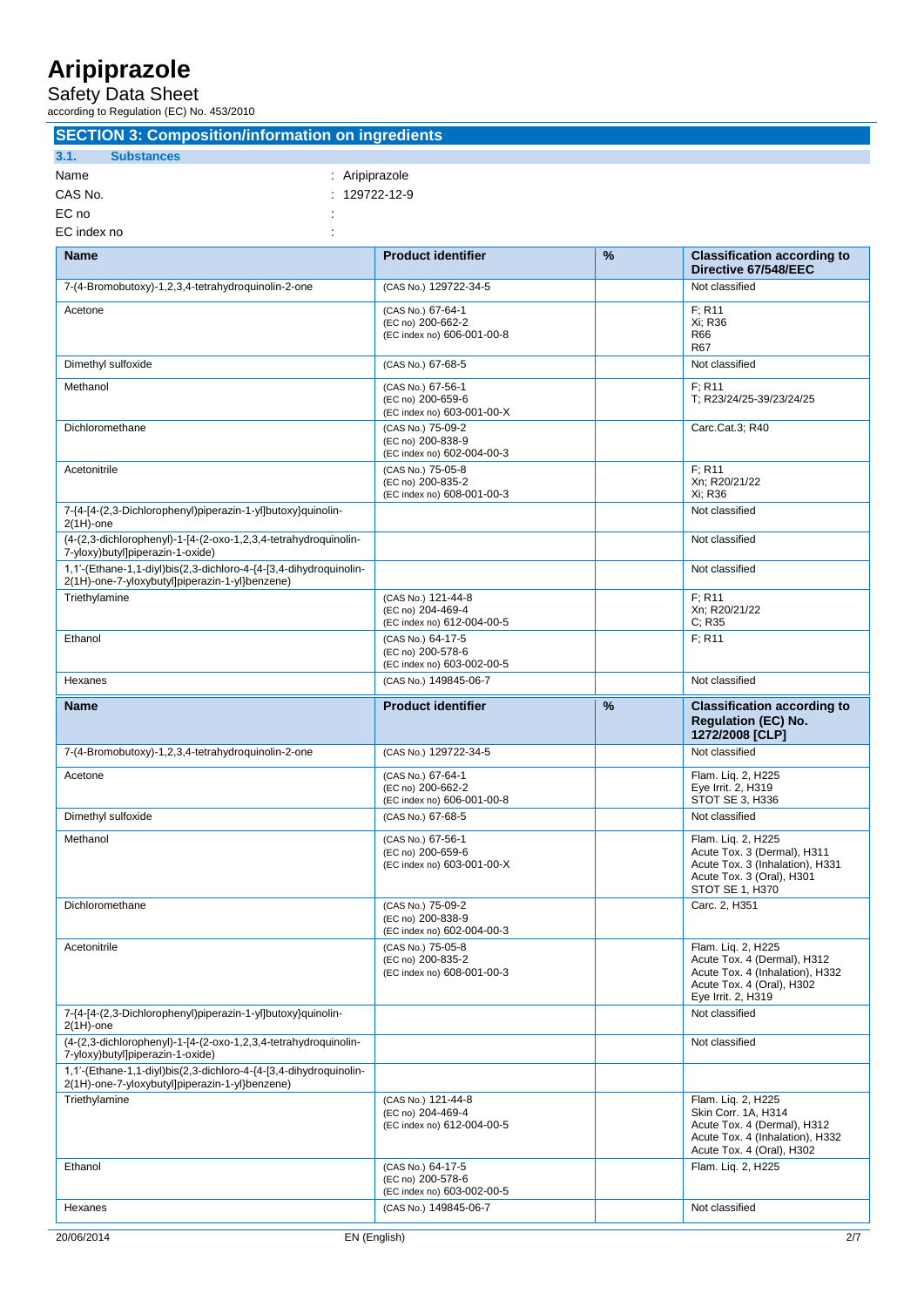Safety Data Sheet

according to Regulation (EC) No. 453/2010

Full text of R-, H- and EUH-phrases: see section 16.

| 3.2.           | <b>Mixtures</b>                                             |                                                                                                                                                                                                                                                                                                                                                                                                                                                                                                                              |
|----------------|-------------------------------------------------------------|------------------------------------------------------------------------------------------------------------------------------------------------------------------------------------------------------------------------------------------------------------------------------------------------------------------------------------------------------------------------------------------------------------------------------------------------------------------------------------------------------------------------------|
|                |                                                             |                                                                                                                                                                                                                                                                                                                                                                                                                                                                                                                              |
| Not applicable |                                                             |                                                                                                                                                                                                                                                                                                                                                                                                                                                                                                                              |
|                | <b>SECTION 4: First aid measures</b>                        |                                                                                                                                                                                                                                                                                                                                                                                                                                                                                                                              |
| 4.1.           | <b>Description of first aid measures</b>                    |                                                                                                                                                                                                                                                                                                                                                                                                                                                                                                                              |
|                | First-aid measures general                                  | check the vital fuctions-Unconscious: maintain adequate airway and respiration. Flush with water<br>while holding eyelids open for at least 15 minutes. Seek medical attention immediately. Allow the<br>victim to rest in a well ventilated area. Seek immediate Medical attention.                                                                                                                                                                                                                                         |
|                | First-aid measures after inhalation                         | Allow the victim to rest in a well ventilated area. Seek immediate Medical attention. Immediately<br>wash skin with soap and copious Amounts of waterfor at least 15 minutes. If Irritation persists<br>seek medical attention. Remove the victim into fresh air-Respiratory problems: consult a<br>doctor/medical service. Remove to fresh air and keep patient at rest. Seek medical attention<br>immediately. Rewmove contaminated clothing. Flush arera with large amount of water. USE<br>SOAP, seek medical attention. |
|                | First-aid measures after skin contact                       | Rewmove contaminated clothing. Flush arera with large amount of water. USE SOAP. seek<br>medical attention. Immediately wash skin with soap and copious Amounts of waterfor at least 15<br>minutes. If Irritation persists seek medical attention . Wash immediately with lots of water-Sope<br>may be used-Do not apply(chemical)neutralizing agents-Take victim to a doctor if irritation<br>persists.                                                                                                                     |
|                | First-aid measures after eye contact                        | Flush with water while holding eyelids open for at least 15 minutes. Seek medical attention<br>immediately. Immediately flush eyes with running water for at least 15 minutesSeek medical<br>attention. Rinse immediately with lots of water-Do not apply neutralizing agents-Take victim to an<br>ophthalmoglogist if irritation persists.                                                                                                                                                                                  |
|                | First-aid measures after ingestion                          | : If swallowed, wash out mouth with water, provided Person is conscious. Seek medical advice.<br>Never give anything by mouth to an unconscious person. Wash out mouth with water. Do not<br>induce vomiting unless directed by medical personnel. Seek medical attention immediately.<br>Rinse mouth with water-Immediately after ingestion: give lots of water to drink.                                                                                                                                                   |
| 4.2.           | Most important symptoms and effects, both acute and delayed |                                                                                                                                                                                                                                                                                                                                                                                                                                                                                                                              |

#### No additional information available

**4.3. Indication of any immediate medical attention and special treatment needed**

No additional information available

|             | <b>SECTION 5: Firefighting measures</b>               |                                                                                                                                                                                                                                                                                                   |
|-------------|-------------------------------------------------------|---------------------------------------------------------------------------------------------------------------------------------------------------------------------------------------------------------------------------------------------------------------------------------------------------|
| 5.1.        | <b>Extinguishing media</b>                            |                                                                                                                                                                                                                                                                                                   |
|             | Suitable extinguishing media                          | : Use catrbon dioxide, dry chemical.                                                                                                                                                                                                                                                              |
| 5.2.        | Special hazards arising from the substance or mixture |                                                                                                                                                                                                                                                                                                   |
| Fire hazard |                                                       | : Flammable with air within explosin limits Indirect fire hazard may be ignited by sparks<br>Gas/vapour spreads at floor level: ignition hazard.                                                                                                                                                  |
|             | <b>Explosion hazard</b>                               | : Not expected for the product, although the packaging is combustible.                                                                                                                                                                                                                            |
| 5.3.        | <b>Advice for firefighters</b>                        |                                                                                                                                                                                                                                                                                                   |
|             | Precautionary measures fire                           | : Fight fire from a safe distance. Wear full protective clothing. Use water spray to keep exposed<br>containers and equipment cool. Toxic, corrosive of flammable thermal decomposition products<br>are expected when the product is exposed to fire. Self-contained breathing apparatus and full |

protective equipment is recommended for firefighters.

| <b>SECTION 6: Accidental release measures</b> |                                                                     |                                                                                                                                |
|-----------------------------------------------|---------------------------------------------------------------------|--------------------------------------------------------------------------------------------------------------------------------|
| 6.1.                                          | Personal precautions, protective equipment and emergency procedures |                                                                                                                                |
|                                               | General measures                                                    | : Keep upwind-Mark the danger area-Consider evacuation-Seal off low-liing area-Close doors and<br>windows of adjecent premiss. |
| 6.1.1.                                        | For non-emergency personnel                                         |                                                                                                                                |
|                                               | No additional information available                                 |                                                                                                                                |
| 6.1.2.                                        | For emergency responders                                            |                                                                                                                                |
|                                               | No additional information available                                 |                                                                                                                                |
| 6.2.                                          | <b>Environmental precautions</b>                                    |                                                                                                                                |
|                                               |                                                                     | For large spills, take precautions to prevent entry into waterways, sewers, or surface drainage systems.                       |
| 6.3.                                          | Methods and material for containment and cleaning up                |                                                                                                                                |
|                                               | For containment                                                     | : Absorb material with suitable materials such as clay absorbent or absorbent pads for aqueous<br>solutions.                   |
|                                               | Methods for cleaning up                                             | : Wipe up with a damp cloth and place in container for disposal. Clean spill area thoroughly.                                  |
|                                               | Other information                                                   | : Wash clothing and equipment after handling.                                                                                  |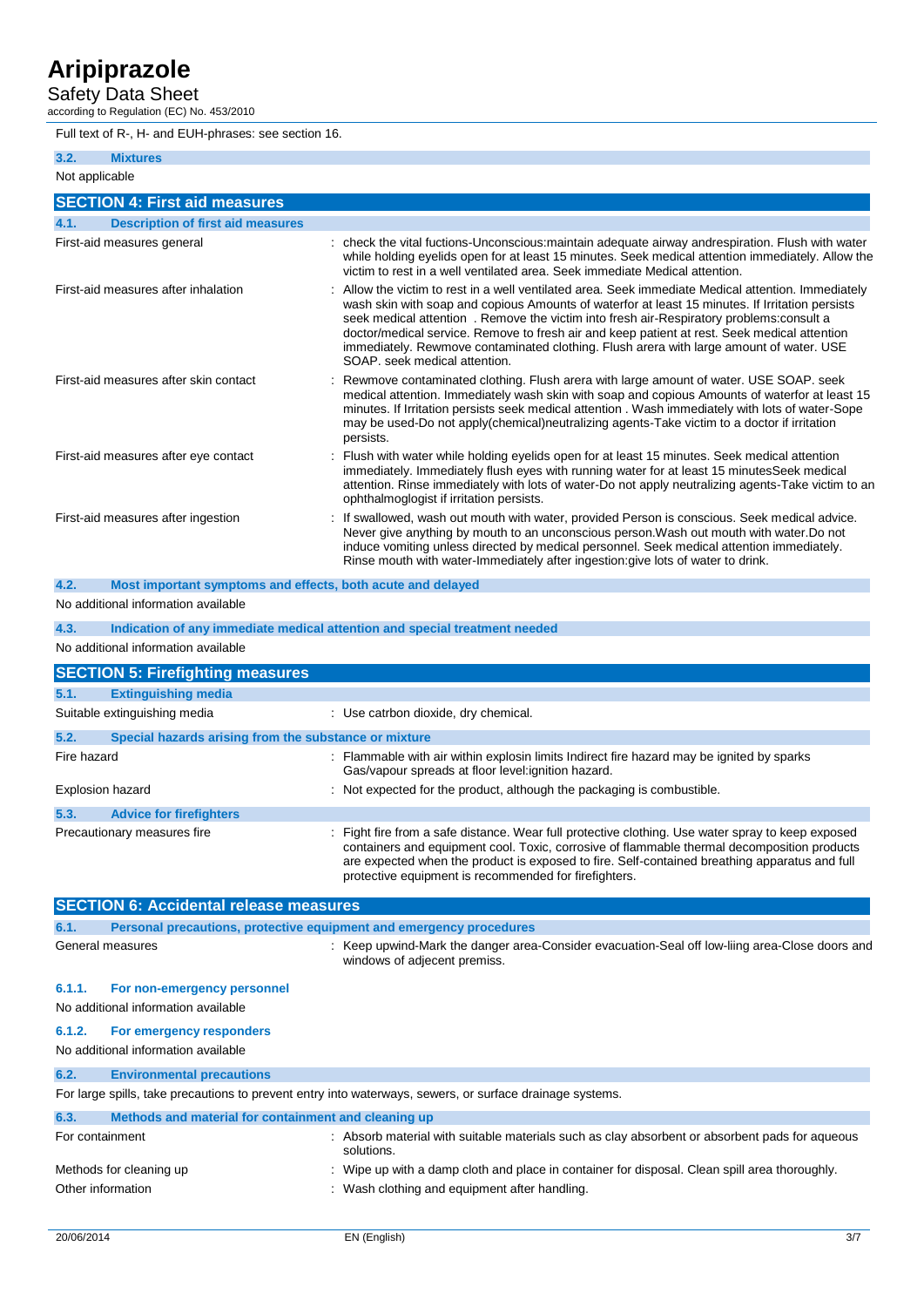#### Safety Data Sheet

according to Regulation (EC) No. 453/2010

| <b>Reference to other sections</b><br>6.4.                           |                                                                                                                                                                                                                                                                        |
|----------------------------------------------------------------------|------------------------------------------------------------------------------------------------------------------------------------------------------------------------------------------------------------------------------------------------------------------------|
| No additional information available                                  |                                                                                                                                                                                                                                                                        |
| <b>SECTION 7: Handling and storage</b>                               |                                                                                                                                                                                                                                                                        |
| <b>Precautions for safe handling</b><br>7.1.                         |                                                                                                                                                                                                                                                                        |
| Precautions for safe handling                                        | : Gloves.                                                                                                                                                                                                                                                              |
| Handling temperature                                                 | : 25 $^{\circ}$ C                                                                                                                                                                                                                                                      |
| 7.2.<br>Conditions for safe storage, including any incompatibilities |                                                                                                                                                                                                                                                                        |
| Storage conditions                                                   | : Store the material at temparature $25\pm2\degree$ C.                                                                                                                                                                                                                 |
| Storage temperature                                                  | $25\pm2$ °C                                                                                                                                                                                                                                                            |
| Storage area                                                         | Room.                                                                                                                                                                                                                                                                  |
| Special rules on packaging                                           | Material packed in double polythene bags inner transparent (purged with nitrogen), outer black,                                                                                                                                                                        |
|                                                                      | kept in HDPE drums.                                                                                                                                                                                                                                                    |
| 7.3.<br><b>Specific end use(s)</b>                                   |                                                                                                                                                                                                                                                                        |
| No additional information available                                  |                                                                                                                                                                                                                                                                        |
|                                                                      |                                                                                                                                                                                                                                                                        |
| <b>SECTION 8: Exposure controls/personal protection</b>              |                                                                                                                                                                                                                                                                        |
| 8.1.<br><b>Control parameters</b>                                    |                                                                                                                                                                                                                                                                        |
| No additional information available                                  |                                                                                                                                                                                                                                                                        |
| 8.2.<br><b>Exposure controls</b>                                     |                                                                                                                                                                                                                                                                        |
| Appropriate engineering controls                                     | Engineering controls should be usd as the primary means to control exposures. General room<br>ventilation is adequate unless the process generates dust, mist or fumes. Kepp airborne<br>contamination levels below the exposure limites listed above in this section. |
| Personal protective equipment                                        | : Gloves. Protective clothing. Protective goggles. Dust production: dust mask with filter type P2.                                                                                                                                                                     |
|                                                                      |                                                                                                                                                                                                                                                                        |
| Materials for protective clothing                                    | Chloroprene rubber nitrile rubber.                                                                                                                                                                                                                                     |
| Hand protection                                                      | Gloves.                                                                                                                                                                                                                                                                |
| Eye protection                                                       | Protective goggles.                                                                                                                                                                                                                                                    |
| Skin and body protection                                             | Protective clothing.                                                                                                                                                                                                                                                   |
| Respiratory protection                                               | Gas mask with filter type A.                                                                                                                                                                                                                                           |
| Other information                                                    | The present safety data sheet is consistent with the specific conditions relied on to justify the                                                                                                                                                                      |
|                                                                      | registration of the substance as isolated intermediate.                                                                                                                                                                                                                |
| <b>SECTION 9: Physical and chemical properties</b>                   |                                                                                                                                                                                                                                                                        |
| 9.1.<br>Information on basic physical and chemical properties        |                                                                                                                                                                                                                                                                        |
| Physical state                                                       | Solid                                                                                                                                                                                                                                                                  |
| Appearance                                                           | White to off-white crystalline powder.                                                                                                                                                                                                                                 |
| Molecular mass                                                       | 448.39                                                                                                                                                                                                                                                                 |
| Colour                                                               | off-white.                                                                                                                                                                                                                                                             |
| Odour                                                                | None.                                                                                                                                                                                                                                                                  |
| Odour threshold                                                      | No data available                                                                                                                                                                                                                                                      |
| рH                                                                   | No data available                                                                                                                                                                                                                                                      |
| Melting point                                                        | 139.0-139.5 °C                                                                                                                                                                                                                                                         |
| Solidification point                                                 | No data available                                                                                                                                                                                                                                                      |
| Boiling point                                                        | No data available                                                                                                                                                                                                                                                      |
| Flash point                                                          | No data available                                                                                                                                                                                                                                                      |
| Relative evaporation rate (butylacetate=1)                           | No data available                                                                                                                                                                                                                                                      |
| Flammability (solid, gas)                                            | No data available                                                                                                                                                                                                                                                      |
| <b>Explosive limits</b>                                              | No data available                                                                                                                                                                                                                                                      |
| Vapour pressure                                                      | No data available                                                                                                                                                                                                                                                      |
| Relative vapour density at 20 °C                                     | No data available                                                                                                                                                                                                                                                      |
| Relative density                                                     | : No data available                                                                                                                                                                                                                                                    |
| Solubility                                                           | Freely soluble in dichloromethane, Sparingly soluble in toluene insoluble in methanol and water.                                                                                                                                                                       |
| Log Pow                                                              | No data available                                                                                                                                                                                                                                                      |
| Log Kow                                                              | No data available                                                                                                                                                                                                                                                      |
|                                                                      |                                                                                                                                                                                                                                                                        |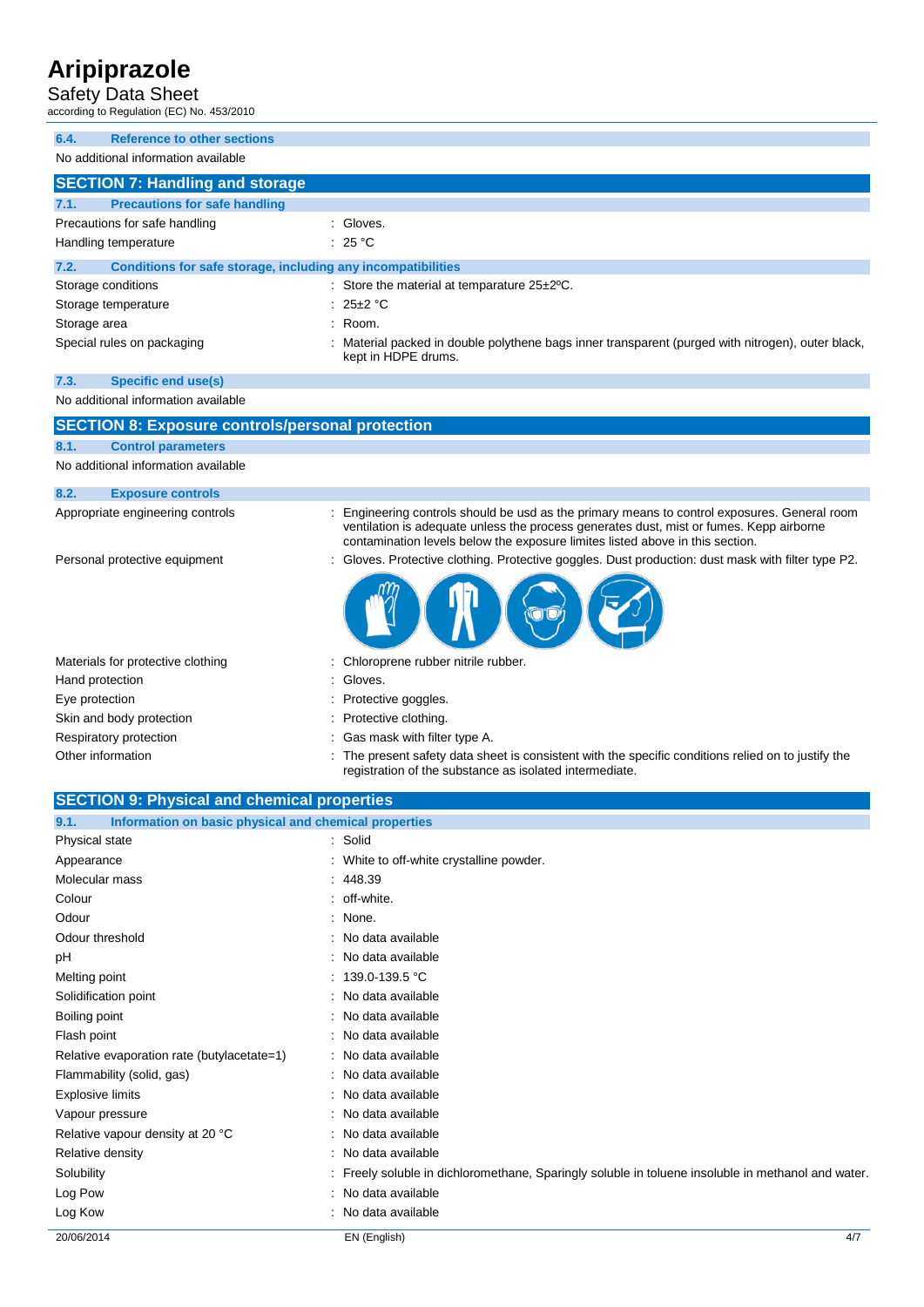### Safety Data Sheet

| according to Regulation (EC) No. 453/2010                          |                                                      |
|--------------------------------------------------------------------|------------------------------------------------------|
| Self ignition temperature                                          | : No data available                                  |
| Decomposition temperature                                          | No data available                                    |
| Viscosity, kinematic                                               | No data available                                    |
| Viscosity, dynamic                                                 | No data available                                    |
| <b>Explosive properties</b>                                        | No data available                                    |
| Oxidising properties                                               | No data available                                    |
| 9.2.<br><b>Other information</b>                                   |                                                      |
| No additional information available                                |                                                      |
| <b>SECTION 10: Stability and reactivity</b>                        |                                                      |
| 10.1.<br><b>Reactivity</b>                                         |                                                      |
| No additional information available                                |                                                      |
|                                                                    |                                                      |
| 10.2.<br><b>Chemical stability</b>                                 |                                                      |
| Stable under defined conditions.                                   |                                                      |
| 10.3.<br><b>Possibility of hazardous reactions</b>                 |                                                      |
| No additional information available                                |                                                      |
| 10.4.<br><b>Conditions to avoid</b>                                |                                                      |
| Fine particles (such as dust and mists) may fuel fires/explosions. |                                                      |
| 10.5.<br><b>Incompatible materials</b>                             |                                                      |
| As a precautionary measure. Keep away from strong oxidizers.       |                                                      |
| 10.6.<br><b>Hazardous decomposition products</b>                   |                                                      |
| No additional information available                                |                                                      |
| <b>SECTION 11: Toxicological information</b>                       |                                                      |
| 11.1.<br>Information on toxicological effects                      |                                                      |
| Acute toxicity                                                     | : Not classified                                     |
|                                                                    |                                                      |
| Skin corrosion/irritation                                          | Not classified<br>Not classified                     |
| Serious eye damage/irritation                                      | Not classified                                       |
| Respiratory or skin sensitisation<br>Germ cell mutagenicity        | Not classified                                       |
| Carcinogenicity                                                    | Not classified                                       |
|                                                                    |                                                      |
| Reproductive toxicity                                              | Not classified                                       |
| Specific target organ toxicity (single exposure)                   | Not classified                                       |
| Specific target organ toxicity (repeated<br>exposure)              | : Not classified                                     |
| Aspiration hazard                                                  | : Not classified                                     |
|                                                                    |                                                      |
| <b>SECTION 12: Ecological information</b>                          |                                                      |
| <b>Toxicity</b><br>12.1.                                           |                                                      |
| Ecology - general                                                  | Insoluble in water.                                  |
| Ecology - air                                                      | : Not dangerous for the ozone layer(1999/45/EC).     |
| 12.2.<br><b>Persistence and degradability</b>                      |                                                      |
| Aripiprazole (129722-12-9)                                         |                                                      |
| Persistence and degradability                                      | % biodegradation.                                    |
| Aripiprazole (129722-12-9)                                         |                                                      |
| Persistence and degradability                                      | % biodegradation.                                    |
|                                                                    |                                                      |
| Triethylamine (121-44-8)                                           |                                                      |
| Persistence and degradability                                      | % biodegradation.                                    |
| 12.3.<br><b>Bioaccumulative potential</b>                          |                                                      |
| Aripiprazole (129722-12-9)                                         |                                                      |
| Bioaccumulative potential                                          | The substance has low potential for bioaccumulation. |
| Aripiprazole (129722-12-9)                                         |                                                      |
| Bioaccumulative potential                                          | The substance has low potential for bioaccumulation. |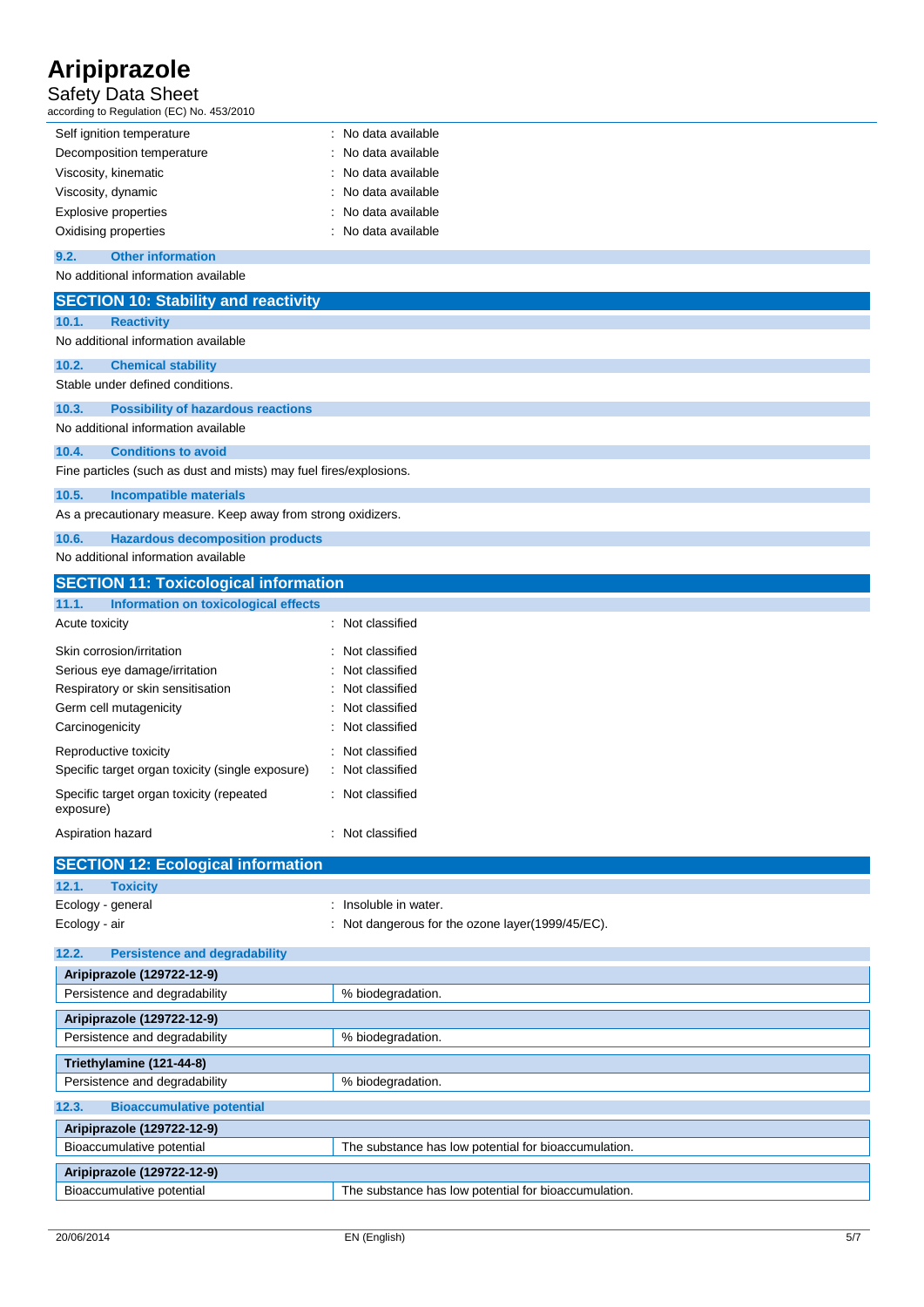### Safety Data Sheet

according to Regulation (EC) No. 453/2010

| Triethylamine (121-44-8)                             |                                                                                                     |
|------------------------------------------------------|-----------------------------------------------------------------------------------------------------|
| Bioaccumulative potential                            | The substance has low potential for bioaccumulation.                                                |
| <b>Mobility in soil</b><br>12.4.                     |                                                                                                     |
| Aripiprazole (129722-12-9)                           |                                                                                                     |
| Ecology - soil                                       | The substance has moderate mobility in groundwater. The substance has moderate mobility in<br>soil. |
| Aripiprazole (129722-12-9)                           |                                                                                                     |
| Ecology - soil                                       | The substance has moderate mobility in groundwater. The substance has moderate mobility in<br>soil. |
| Triethylamine (121-44-8)                             |                                                                                                     |
| Ecology - soil                                       | The substance has moderate mobility in groundwater. The substance has moderate mobility in<br>soil. |
| 12.5.<br><b>Results of PBT and vPvB assessment</b>   |                                                                                                     |
| No additional information available                  |                                                                                                     |
| Other adverse effects<br>12.6.                       |                                                                                                     |
| Other information                                    | : No other effects known.                                                                           |
| <b>SECTION 13: Disposal considerations</b>           |                                                                                                     |
| <b>Waste treatment methods</b><br>13.1.              |                                                                                                     |
| Additional information                               | Wash clothiong and equipment after handling.                                                        |
| Ecology - waste materials                            | Take up liquid spil into absorbent material-Scoop absorbed substance into closing containers.       |
| <b>SECTION 14: Transport information</b>             |                                                                                                     |
| No dangerous good in sense of transport regulations. |                                                                                                     |
| <b>SECTION 15: Regulatory information</b>            |                                                                                                     |
| 15.1.                                                | Safety, health and environmental regulations/legislation specific for the substance or mixture      |

**15.1.1. EU-Regulations**

No Annex XVII restrictions

Contains no REACH candidate substance

#### **15.1.2. National regulations**

No additional information available

#### **15.2. Chemical safety assessment**

No additional information available

### **SECTION 16: Other information**

Training advice **incorporal incording to the packaging.** South the instructions on the packaging.

#### Full text of R-, H- and EUH-phrases:

| $\frac{1}{2}$ and $\frac{1}{2}$ and $\frac{1}{2}$ and $\frac{1}{2}$ and $\frac{1}{2}$ and $\frac{1}{2}$ and $\frac{1}{2}$ |                                                             |
|---------------------------------------------------------------------------------------------------------------------------|-------------------------------------------------------------|
| Acute Tox. 3 (Dermal)                                                                                                     | Acute toxicity (dermal) Category 3                          |
| Acute Tox. 3 (Inhalation)                                                                                                 | Acute toxicity (inhalation) Category 3                      |
| Acute Tox. 3 (Oral)                                                                                                       | Acute toxicity (oral) Category 3                            |
| Acute Tox. 4 (Dermal)                                                                                                     | Acute toxicity (dermal) Category 4                          |
| Acute Tox. 4 (Inhalation)                                                                                                 | Acute toxicity (inhalation) Category 4                      |
| Acute Tox. 4 (Oral)                                                                                                       | Acute toxicity (oral) Category 4                            |
| Carc. 2                                                                                                                   | Carcinogenicity Category 2                                  |
| Eye Irrit. 2                                                                                                              | Serious eye damage/eye irritation Category 2                |
| Flam. Liq. 2                                                                                                              | Flammable liquids Category 2                                |
| Skin Corr. 1A                                                                                                             | skin corrosion/irritation Category 1A                       |
| STOT SE 1                                                                                                                 | Specific target organ toxicity (single exposure) Category 1 |
| STOT SE 3                                                                                                                 | Specific target organ toxicity (single exposure) Category 3 |
| H <sub>225</sub>                                                                                                          | Highly flammable liquid and vapour                          |
| H301                                                                                                                      | Toxic if swallowed                                          |
| H302                                                                                                                      | Harmful if swallowed                                        |
| H311                                                                                                                      | Toxic in contact with skin                                  |
| H312                                                                                                                      | Harmful in contact with skin                                |
| H314                                                                                                                      | Causes severe skin burns and eye damage                     |
| H319                                                                                                                      | Causes serious eye irritation                               |
| H331                                                                                                                      | Toxic if inhaled                                            |
| H332                                                                                                                      | Harmful if inhaled                                          |
|                                                                                                                           |                                                             |